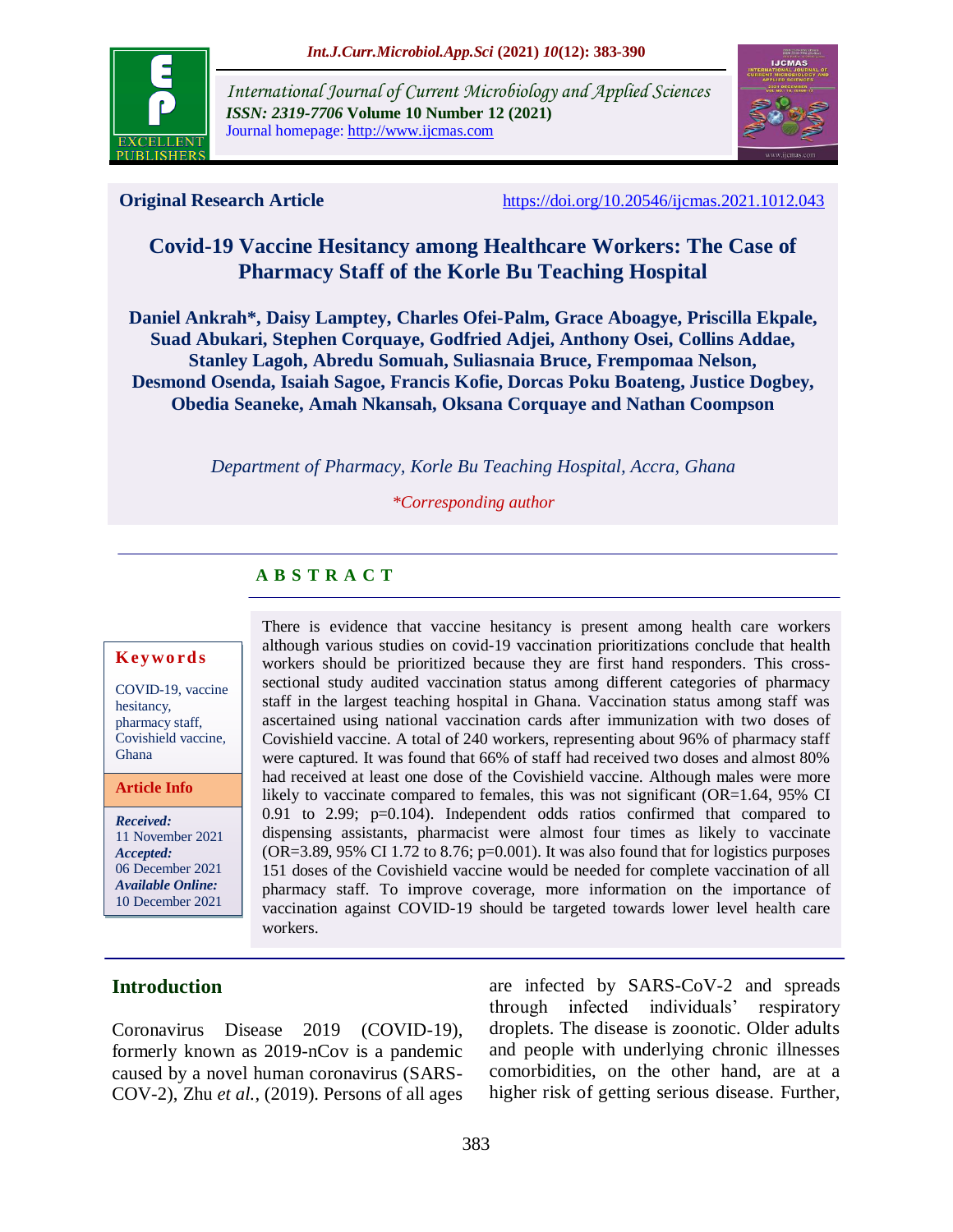when infected, pregnant women and children are thought to be at a higher risk of getting serious disease, Wang *et al.,* (2020).

The swift spread of COVID-19 is a threat to public health necessitating the need for vaccination, Han *et al.,* (2019). Vaccines can give communal protection by limiting the spread of disease within a population, as well as provide individual protection for people who are vaccinated, Orenstein *et al.*, (2017).

The magnitude of worldwide COVID-19 vaccination inequality is currently enormous, Asundi *et al.,* (2021).Covid-19 Vaccines Global Access (COVAX) aims to accelerate the development and manufacture of COVID-19 vaccines, and to guarantee fair and equitable access for every country in the world. COVAXis co-led by the Global Allowance for Vaccines and Immunization (GAVI), the Coalition for Epidemic Preparedness Innovations (CEPI) and WHO, alongside key delivery partner UNICEF, [\(https://www.gavi.org/covax-facility\)](https://www.gavi.org/covax-facility).

However, due to supply constraints, vaccination rates in parts of Africa remain low, only 1.6 percent of the continent's population of 1.4 billion has been fully vaccinated so far, [\(https://www.afro.who.int/\)](https://www.afro.who.int/).

Data available from the European Centers for Disease Prevention and Control show that between 2.2% to 29% of health care workers have been reported as COVID-19 cases, Paris *et al.,* (2021) and some of these cases resulted in mortalities.

Healthcare workers are at particular risk due to their occupational exposure to SARS-CoV-2. Various studies on covid-19 vaccine prioritizations conclude that health workers should be prioritized because they are first hand responders, Persad *et al.,* (2021), Gollust *et al.,* (2020).

Prior to the advent of COVID-19 vaccination, a number of vaccine hesitancy (VH) groups and individuals with opposing views on vaccination pelted a lot of information (mostly negative and without credible substantiation) on media outlets. VH has attracted great attention and concern, Black and Rappouli (2010), Leask J (2011), Larson *et al.,* (2014) because it is known to adversely affect vaccine uptake leading to an increasing risk of vaccine-preventable disease outbreaks and epidemics, Dubé *et al.,* (2013).

A study in Turkey among healthcare workers revealed than less than 70% were prepared to vaccinate Kose *et al.,* (2021). This could be a major problem towards the success of COVID-19 vaccinations because healthcare workers are among those trusted to convince the general public to avail themselves for vaccination.

The pharmacist, in a research involving six European nations, has been listed among other health care workers considering the most trustworthy sources of information on medicines, Bouder *et al.*, (2015).

When health care workers are vaccine hesitant this may lead to a significant reduction in advising patients to vaccinate which may result in low vaccine uptake among those in the general population, Verger *et al.,* (2015).

In the case of COVID-19, the situation may lead to needless infections and preventable deaths. This could be very worrying, because apart from ravaging the whole globe, more virulent variants of COVID-19 have been isolated lately.

This study looked at the general vaccination level among pharmacy staff at the Korle Bu Teaching Hospital (KBTH), the third largest teaching hospital in Africa. The study focused on vaccination trends among different types of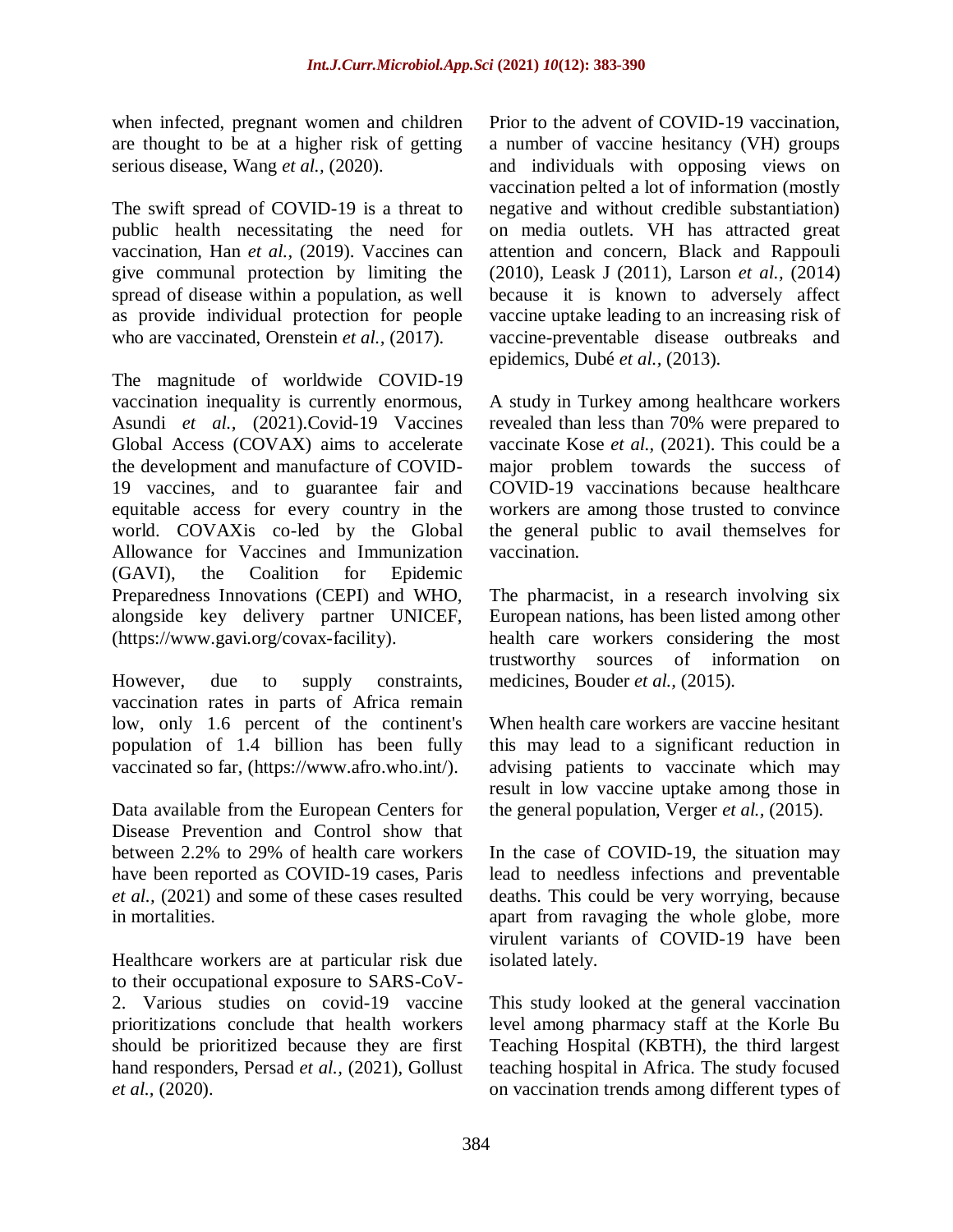pharmacy staff and determined the number of doses needed to vaccinate partially vaccinated and unvaccinated staff of the department since this is important for vaccine procurement and deployment.

## **Materials and Methods**

There was a cross-section study with collection of data on vaccination status from all staff of the pharmacy department of the KBTH after they had received the first and second doses of the Astra Zeneca Covishield© vaccine. The first dose was administered from 2<sup>nd</sup> March, 2021 and the second dose started from  $19<sup>th</sup>$  May, 2021. All staff of the Hospital were notified to vaccinate and each of them had an equal chance to be vaccinated.

### **Notification to all Pharmacy staff**

Notification to all Pharmacy staff at KBTH was through formal letters and information on social media, predominantly through Whatsapp© messages on staff platforms.

Before vaccination started, the Public Health Unit of the KBTH developed a "COVID-19 Vaccination Roll-Out Strategy" (unpublished) and shared with all staff to ensure smooth vaccination process. Prior to the first dose, 13,000 vaccine doses were released to the KBTH by the Expanded Programme of Immunization (EPI) of the Ghana Health Service (GHS).

The vaccines were part of the consignment received under agreement between the COVAX facility, a global risk-sharing mechanism for pooled procurement and equitable distribution of COVID-19 vaccines, [\(https://www.gavi.org/covax-facility\)](https://www.gavi.org/covax-facility) and the government of Ghana. In Ghana, health care workers were among first line group targeted for COVID-19 vaccination and only those 18 years and above were vaccinated.

## **Ethical implications**

Vaccination status and vaccine hesitance are important but do not necessarily pose any serious ethical ramifications. With COVID-19 in particular, it is important to know the vaccination status to protect the unvaccinated. The ethical implications in this study pose less than minimal risk to anyone in this study, hence ethical clearance was not sought for the study.

## **Study site**

The KBTH is the largest hospital in Ghana and the third largest in Africa. It has a bedcapacity of about 2000 and remains the leading referral hospital in Ghana. The pharmacy department has a staff capacity close to 250. They include pharmacists, pharmacy technician/technologists, clinical psychologists, accountants, statisticians, administrative staff, dispensing assistants and porters. Due to its large size, each clinical department in the KBTH has a pharmacy attached to it. In all, there are twelve (12) such pharmacies and six (6) non-clinical units.

### **Data collection**

In June 2021, every pharmacy unit head received a hard copy of a designed spreadsheet to fill. Information on the spreadsheet included the vaccination status of staff, gender, number of vaccinations received, reason for not vaccinating, among others. Vaccination status was ascertained only from vaccination cards issued by the Ministry of Health in collaboration with the Ghana Health Service. Prior to data collection, all staff of the pharmacy department were asked to bring along their vaccination cards. Supervision from unit heads ensured that collected data were accurate and unbiased. Completion and submission of spreadsheet by all units took three (3) days. There was a direct transfer of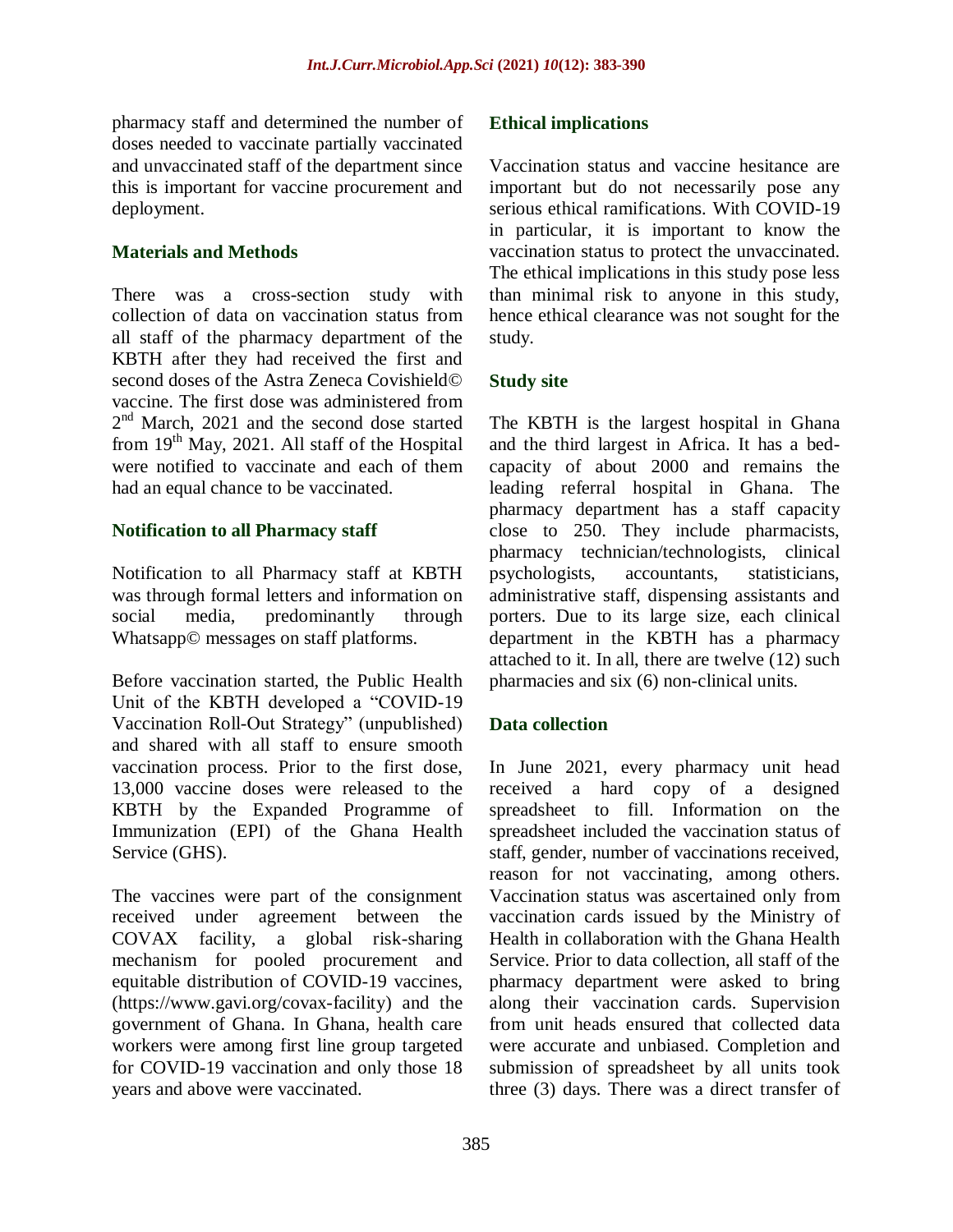spreadsheet information into STATA intercooled version 15 by two separate data entry clerks. A biostatistician validated the two data sets before formulating the final dataset for analysis.

## **Data analysis**

Analysis involved both descriptive and inferential statistics. Descriptive statistics involved distribution (number and percentage) of the various categories of staff by sex, those with only one vaccination, those with two vaccinations, those with at least one vaccination, and those without any vaccination. All staff in this study were notified prior to vaccination and had equal opportunities to vaccinate. Further, there were enough vaccines at the vaccination sites for all staff. As a result, vaccination status was stratified as "full vaccination" and "partial/no vaccination". Inferential statistics involved both crude and adjusted odds ratios using logistic regression. Using dispensing assistants as the baseline, the odds of vaccination by other categories of staff was determined. A pvalue of less than 0.05was considered as statistically significant. Data for this study is available upon request.

### **Results and Discussion**

A total number of 240 pharmacy staff were captured using the spreadsheets. This is equivalent to about 96.0% (240/250) of the total staff number in the department. Three staff who did not vaccinate indicated that they were either pregnant or breastfeeding during the vaccination period. They were excluded from the final analysis.

Table 1 shows that among Dispensing Assistants, Pharmacists and Psychologists more females compared to males were represented in the data collection. The opposite was the case for Orderlies,

Dispensing Technicians and Supporting Staff of the Pharmacy Department.

It is evident from Table 2 that about 66% of pharmacy staff had both vaccinations while almost 80% had at least one vaccination. Table 2 also shows that for logistics purposes (for future vaccination for COVID-19 using Covishield®), the Pharmacy Department would need a total of 151 shots to attain 100% coverage if all staff members will avail themselves for vaccination.

Table 3 presents crude and adjusted odds ratios for vaccination among the various pharmacy staff categories at the KBTH using DAs as the baseline group. Crude odds ratios were adjusted for sex and unit of pharmacy staff in multivariate analysis. Multivariate analysis showed that pharmacists were almost four times as likely to vaccinate compared to DAs, and this was statistically significant (OR=3.89, 95% CI 1.72 to 8.76; pvalue=0.001). Dispensing Technicians were more than two times as likely to vaccinate compared to DAs but there was no significant association (OR=2.33, 95% CI 0.95 to 5.66; pvalue=0.06). Although Supporting staff were almost twice as likely to vaccinate compared to DAs this was not significant  $(p=0.270)$ . It was evident that sex and clinical department of pharmacy staff were confounders, and both variables had a negative confounding effect reducing the point estimates towards the null. Although multivariate analysis showed that Psychologists (OR=0.82, 95% CI 0.06 to 10.5) and Orderlies (OR=0.94, 95% CI 0.19 to 4.64) were more hesitant to vaccinate compared to DAs, this may not be the real case because of the low sample sizes of these two groups.

The odds of vaccination for male gender was 1.64 compared to females, but this was not statistically significant (95% CI 0.91 to 2.99, p-value=0.104). This sought to assess the relationship among staff of the pharmacy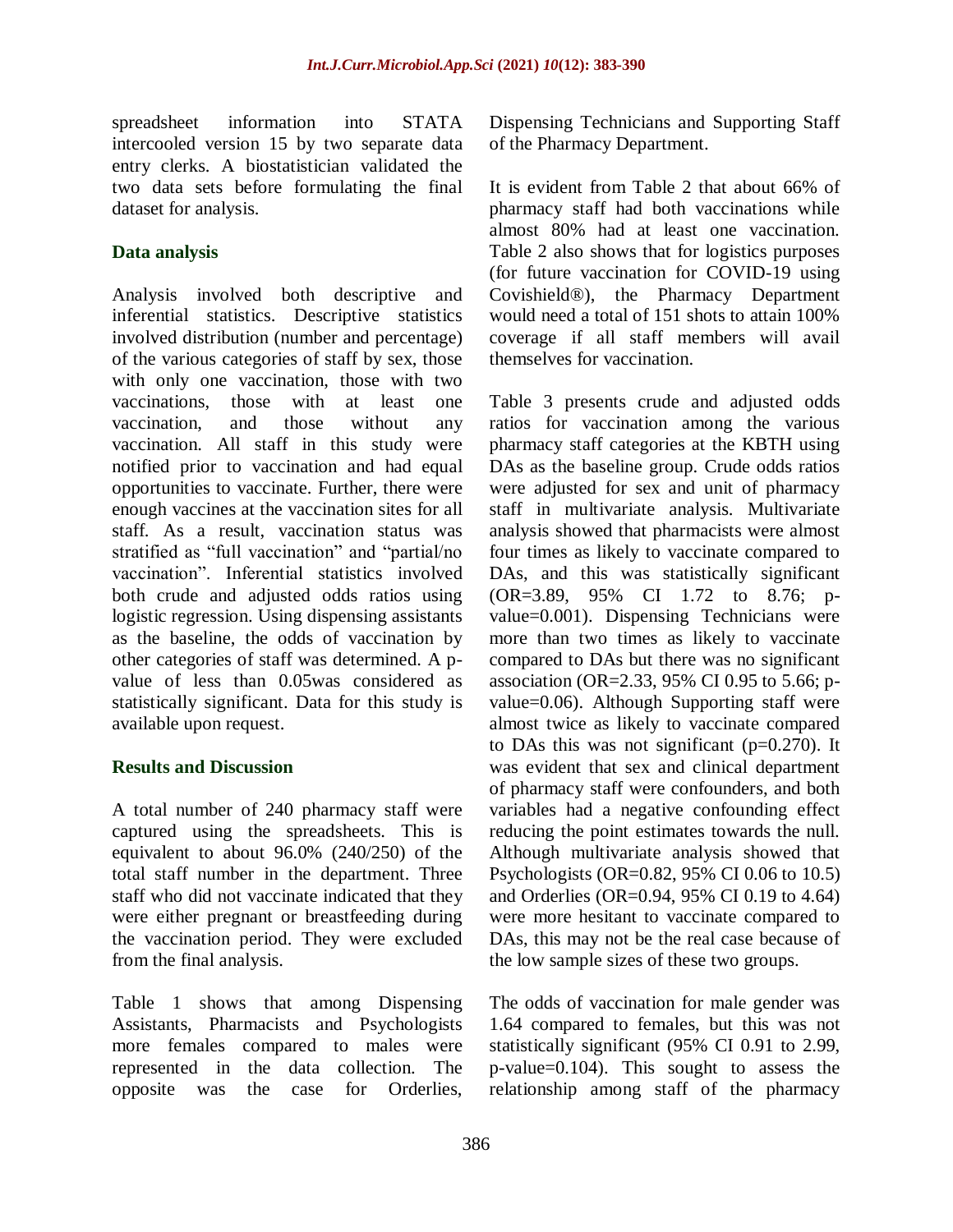department at the KBTH and their willingness to take both vaccinations for the Covishield® vaccine. It also ascertained the vaccine needs of the pharmacy department for full coverage status. It was assumed that all those with at most one vaccination had some level of vaccination hesitancy because the same information was provided to all staffs prior to vaccination and secondly, there were enough vaccines for vaccination among all staff of the pharmacy department (as well as all staff at KBTH).

To ensure there is a level playing field and improve uptake of COVID-19 vaccination in Ghana all hands were on deck. The president of the country, senior politicians, all the way to selected communities were roped-in the publicity campaign.<sup>7</sup>This study found male gender to be about 60% more like to vaccinate against COVID-19 as compared to females, however, this was not significant. Other studies have found female gender to be significantly more likely to report a negative COVID-19 vaccination intention, Kose *et al.,* (2021), Latkin *et al.,* (2021), Detoc *et al.,* (2020), Paris *et al.,* (2021), compared to males. One of the reasons is that there is a higher frequency and more severe adverse events in females, Klein *et al.,* (2010). Women tend to be more cautious about risks and take much longer compared to men to take decisions in such instances, Bymes *et al.,* (1999). It could also be because less females are used in clinical trials of medicines and vaccines. This calls for thorough assessment into the reasons behind female gender attitudes that result in their refusal to vaccinate against COVID-19.

In a scoping review, Biswas *et al.,* (2021) reported that males, older age, and doctoral degree holders (i.e., physicians) were more likely to accept vaccinations. Our study identified that pharmacists were almost four times as likely to take the vaccines compared to DAs. The study also showed that support staff mostly accountants were almost twice as likely to vaccinate compared to DAs, although this was not significant; Dispensing Technicians were more than two times as likely to vaccinate compared to DAs. These results clearly show that health care workers knowledge levels clearly influence vaccine uptake, and the higher the knowledge of the health worker, the more likely it is that vaccination against COVID-19 with take place. It is important to update lower grade health sector workers with the necessary information to improve vaccine uptake.

Issues of logistics are critical especially in countries deprived of COVID-19 vaccines. This study has shown the amount of vaccines that the pharmacy department would need for complete vaccination of staff. This is important to avoid wastage in procurement and save the national purse from unnecessary spending.

There were a few limitations in this study. We may not have collected data on all the confounders that are likely to have an effect on the relationship between health care workers and vaccination against COVID-19, resulting in bias for unmeasured confounding.

Sample size of some variables were low and may have led to some biased results. For example, the low sample size of psychologists (which can be confirmed by the wide confidence intervals of the measure of effect, both unadjusted and adjusted) may have led to issues with power to obtain the most appropriate results. Very little could be done about the low numbers because such caliber of staff are normally not found in large numbers at pharmacy departments. However, larger studies or pooled studies (meta-analysis) may show better results for this group of workers.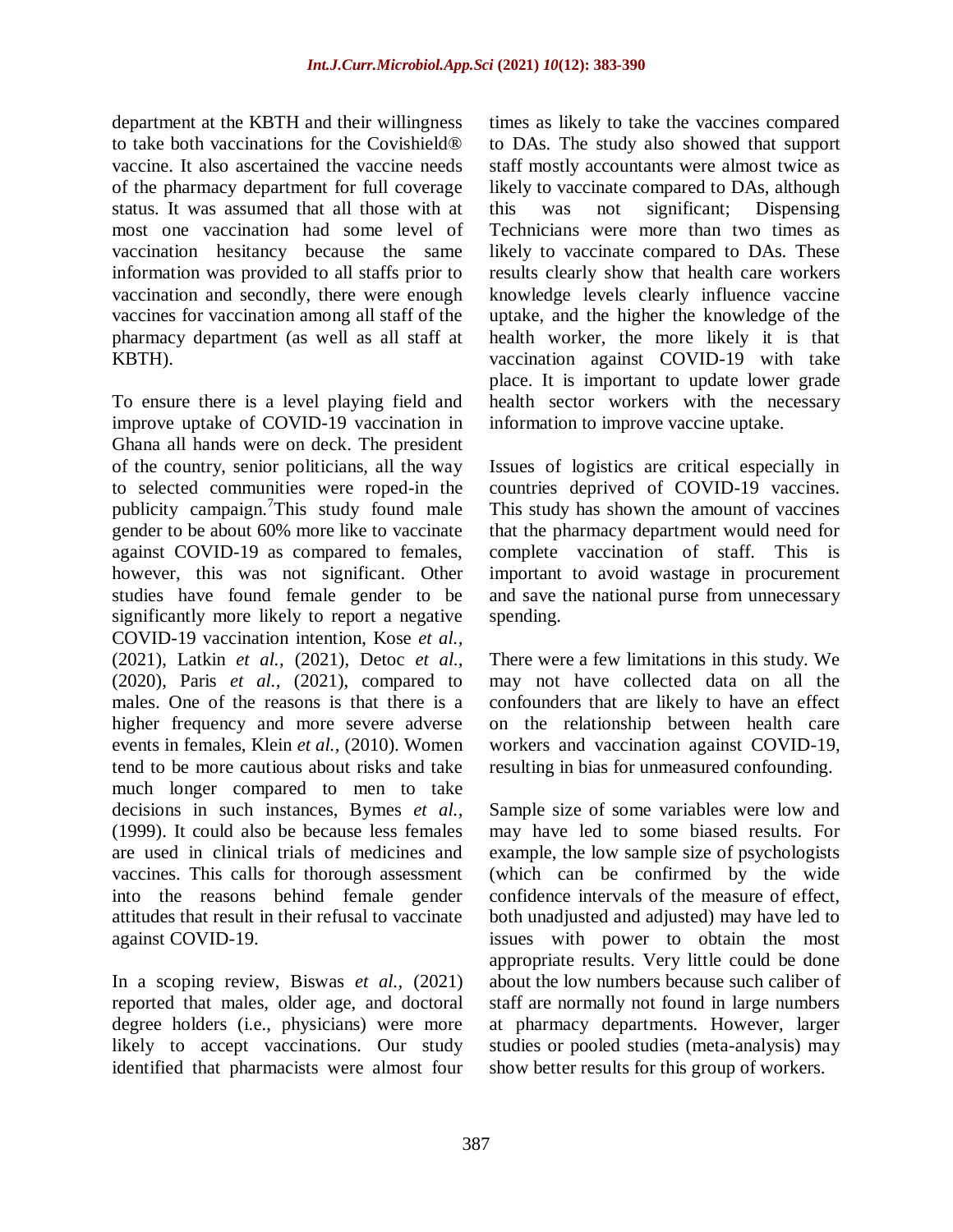#### *Int.J.Curr.Microbiol.App.Sci* **(2021)** *10***(12): 383-390**

| <b>Professional category</b><br>$(N=240)$ | Female $(\% )$ | Male $(\% )$ | <b>Total</b> |
|-------------------------------------------|----------------|--------------|--------------|
| Dispensing Assistants (DA)                | 26(74.3)       | 9(25.7)      | 35           |
| Orderlies                                 | 2(22.2)        | 7(77.3)      | <b>9</b>     |
| Pharmacists                               | 70(63.6)       | 40(36.4)     | 110          |
| Psychologists                             | 3(100)         |              | 3            |
| <b>Dispensing Technicians</b>             | 26(44.1)       | 33(55.9)     | 59           |
| Supporting Staff*                         | 8(33.3)        | 16(66.7)     | 24           |

#### **Table.1** Distribution of pharmacy staff by professional category and sex

\*Accountants, Health Administrators, Procurement staff, Statisticians, and Human Resource Staff.

#### **Table.2** Vaccination status of pharmacy staff and projected vaccine shots needed for coverage

| <b>Number of vaccinations received</b> | <b>Frequency</b> | Coverage |
|----------------------------------------|------------------|----------|
| Two                                    | 158              | 65.8%    |
| <b>One</b>                             | 33               |          |
| None                                   | 49               |          |
| At least one                           | 191              | 79.6%    |
| Vaccination status of staff            | Quantity needed# |          |
| Full                                   |                  |          |
| First dose only                        | 33               |          |
| Not vaccination                        | 98               |          |
| Total                                  | 131              |          |
| Grand total <sup>^</sup>               | 151              |          |

^Assuming the pharmacy Department has a staff capacity of 250 and the extra 10 did not vaccinate; #Number of Covishield® vaccine shots needed for complete coverage of pharmacy department.

#### **Table.3** Crude and adjusted odds ratios (OR) for vaccination by professional status

| <b>Profession</b>       | <b>Vaccination status</b> |                    | <b>Crude OR</b>           |               | Adjusted $\alpha$ OR |               |
|-------------------------|---------------------------|--------------------|---------------------------|---------------|----------------------|---------------|
| $(N=237)$               | <b>Full</b>               | <b>Partial/Nil</b> | $(95\% \text{ CI}^{\pm})$ | $p-$<br>value | $(95\% \text{ CI})$  | $p-$<br>value |
| Dispensing              | 15                        | 19 (56%)           |                           |               |                      |               |
| <b>Assistants</b>       | (44%)                     | $4(50\%)$          | $1.27(0.27 -$             | 0.764         | $0.94(0.19 -$        | 0.941         |
| Orderlies               | $\overline{4}$            | 26(24%)            | 5.92)                     | 0.001         | 4.64)                | 0.001         |
| Pharmacists             | $(50\%)$                  | 2(67%)             | $4.04(1.80 -$             | 0.720         | $3.89(1.72 -$        | 0.879         |
| Psychologists           | 83                        | 19 (32%)           | 9.07)                     | 0.027         | 8.76)                | 0.063         |
| Dispensing              | (76%)                     | 9(37%)             | $0.63(0.05 -$             | 0.170         | $0.82(0.06 -$        | 0.270         |
| Technicians             |                           |                    | 7.67)                     |               | 10.53)               |               |
| <b>Supporting Staff</b> | (33%)                     |                    | $2.67(1.12 -$             |               | $2.32(0.95 -$        |               |
|                         | 40                        |                    | 6.36)                     |               | 5.66                 |               |
|                         | (68%)                     |                    | $2.11(0.73 -$             |               | $1.86(0.61 -$        |               |
|                         | 15                        |                    | 6.14)                     |               | 5.68)                |               |
|                         | (63%)                     |                    |                           |               |                      |               |

 $a$ Adjusted for sex and clinical department (unit) of pharmacy staff;  $\pm$ Confidence interval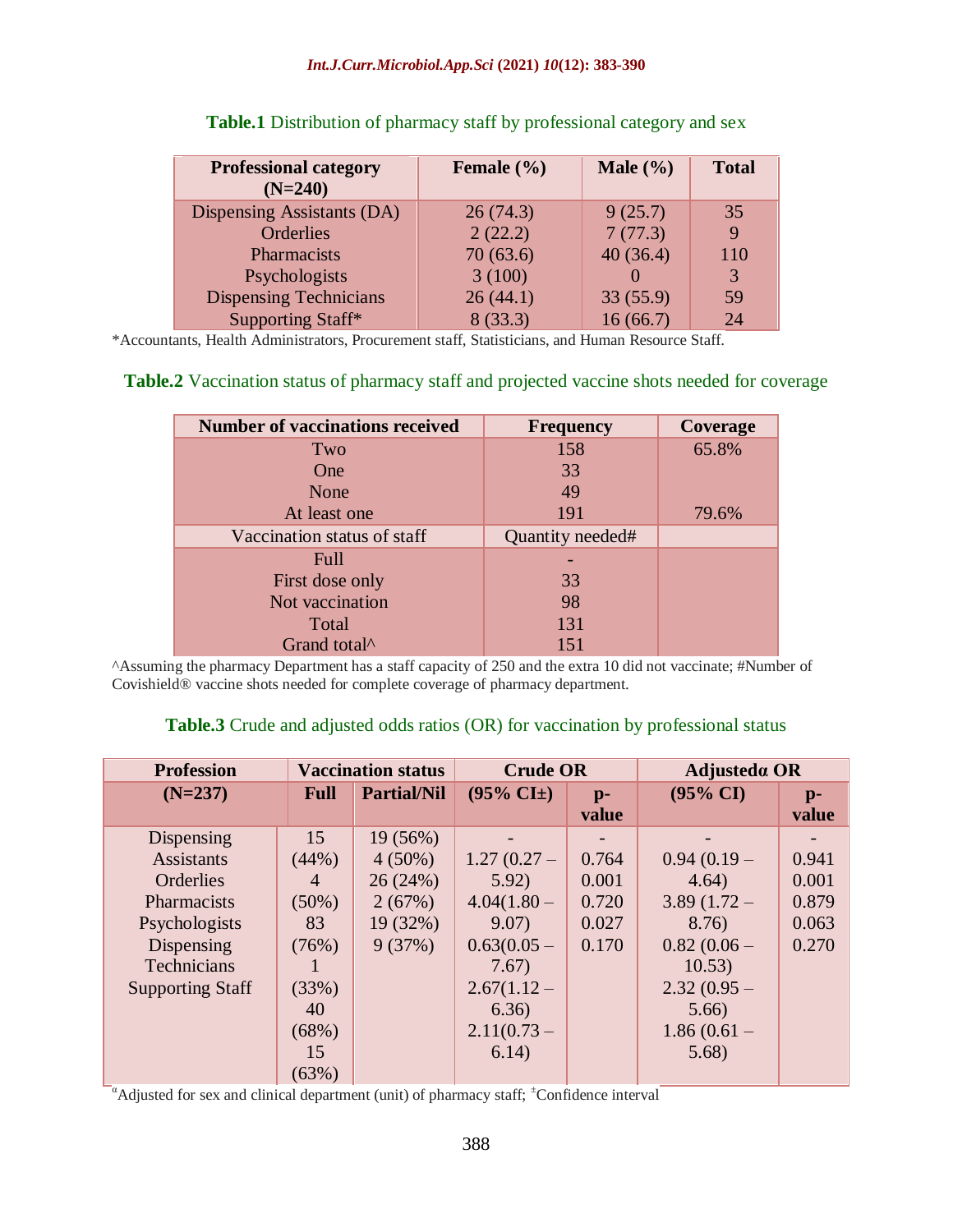Countries in sub-Saharan African (SSA) are faced with double trouble in dealing with the COVID-19 pandemic. Firstly, there is a challenge with availability of vaccines, and secondly, vaccine hesitancy is real in SSA. This study shows that even among health workers, who are supposed to lead the rest of society in dealing with the disease, there are differences in vaccination rates. The good thing is that this study as well as others has shown a trend. It is important for public health officials to take advantage of these results and make the necessary interventions to improve COVID-19 vaccine uptake among health workers. Such gains will surely trickle down to the rest of society.

#### **Competing Interests Statement**

None of the authors has any competing interest statement to declare. All authors made significant contributions in the conceptualization, design, collection of data, data analysis, discussion and writing of the final manuscript.

### **References**

- Asundi, A., O'Leary, C. and Bhadelia, N. 2021. Global COVID-19 vaccine inequity: The scope, the impact, and the challenges. Cell host & microbe. *29*(7):1036–1039. https://doi.org/10.1016/j.chom.2021.06 .007
- Biswas, N., Mustapha, T., Khubchandani, J. and Price, J. H. 2021. The Nature and Extent of COVID-19 Vaccination Hesitancy in Healthcare Workers. Journal of Community Health. 20:1– 8[.https://doi.org/10.1007/s10900-021-](https://doi.org/10.1007/s10900-021-00984-3) [00984-3.](https://doi.org/10.1007/s10900-021-00984-3)
- Black, S., and Rappuoli, R. 2010. A crisis of public confidence in vaccines. SciTransl Med. (2)61:61mr1.
- Bouder, F., Way, D., Lofstedt, R. and

Evensen, D. 2015. Transparency in Europe: a quantitative study. Risk Anal. 1–20.

- Byrnes, J. P., Miller, D. C. and Schafer, W. D. 1999. Gender differences in risk taking: a meta-analysis. Psychol Bull. 125:367–83. doi:10.1037/0033- 2909.125.3.367.
- Driving COVID-19 vaccine uptake in Ghana's hard-to-reach communities. [https://www.afro.who.int/nems/driving](https://www.afro.who.int/nems/driving-covid-19-vaccine-uptake-ghanas-hard-to-read-communities-0) [-covid-19-vaccine-uptake-ghanas](https://www.afro.who.int/nems/driving-covid-19-vaccine-uptake-ghanas-hard-to-read-communities-0)[hard-to-read-communities-0.](https://www.afro.who.int/nems/driving-covid-19-vaccine-uptake-ghanas-hard-to-read-communities-0) [accessed 13 September 2021].
- Detoc, M., Bruel, S., Frappe P., *et al.,* 2020. Intention to participate in a COVID-19 vaccine clinical trial and to get vaccinated against COVID-19 in France during the pandemic. Vaccine (38)45:7002-7006. [https://doi.org/10.1016/j.vaccine.2020.](https://doi.org/10.1016/j.vaccine.2020.09.041) [09.041.](https://doi.org/10.1016/j.vaccine.2020.09.041)
- Dubé, E., Laberge, C., Guay, M., Bramadat, P., Roy, R. and Bettinger, J. 2013. Vaccine hesitancy, An overview. Human Vaccines & Immuno therapeutics. (9)8:1763–1773.
- GAVI. COVAX. [https://www.gavi.org/covax](https://www.gavi.org/covax-facility)[facility.](https://www.gavi.org/covax-facility) [accessed 14 September 2021].
- Gollust, S. E.,Saloner, B., Hest, R. and Blewett, L. A. 2020. US adults' preferences for public allocation of a vaccine for coronavirus disease 2019. JAMA Netw Open. 3(9):e2023020. doi[:10.1001/jamanetworkopen.2020.23](http://jamanetwork.com/article.aspx?doi=10.1001/jamanetworkopen.2020.23020) [020.](http://jamanetwork.com/article.aspx?doi=10.1001/jamanetworkopen.2020.23020)
- Han, Q., Lin, Q., Jin, S. and You, L. 2020. Coronavirus 2019-nCoV: A brief perspective from the front line. J Infect*.* 80:373–7. doi: 10.1016/j.jinf.2020.02.010
- Klein, S. L., Jedlicka, A. and Pekosz, A. 2010. The Xs and Y of immune responses to viral vaccines. Lancet Infect Dis. 10:338–49.
- Kose, S., Mandiracioglu, A., Sahin, S.,